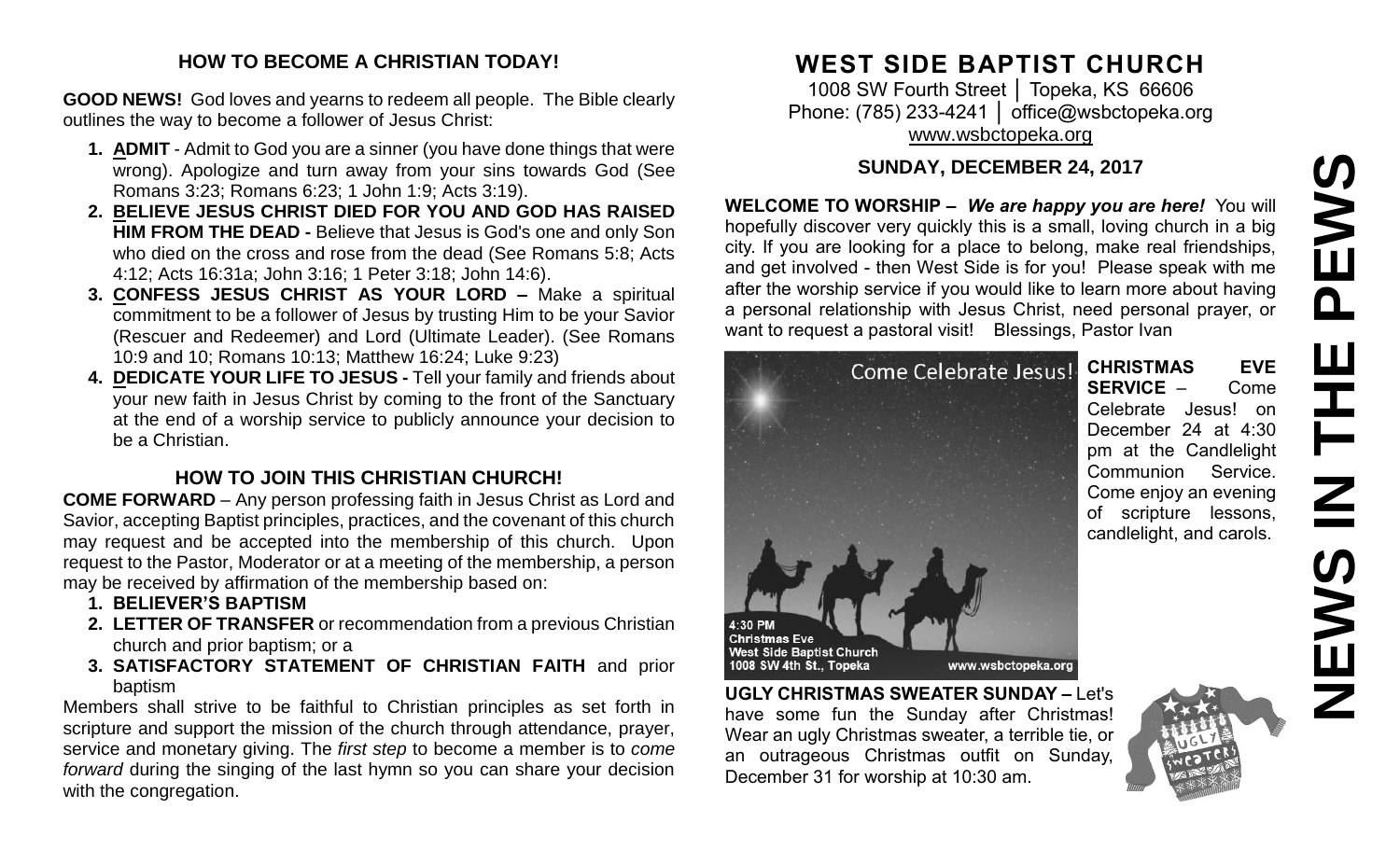#### **BREAKFAST ON SUNDAYS** – Sign-up if you plan to attend the free



breakfasts on Sunday mornings in the Fellowship Hall starting at 8:30 am. All ages are welcome to eat for free. Coffee and donuts will be served on December 24 and

**BIBLE STUDY –** Come for the free one-hour small group study of the biblical book **"EZEKIEL" on Wednesdays at 10:30 am in Holmer Hall**. The Bible study is taught start-tofinish ("lectio continua"), no previous experience necessary. Bible studies are free and open to the public.



**CONTEMPORARY WORSHIP SERVICE – 4:00 pm** We will sing contemporary songs, and Pastor will share a study from the Bible. Come in comfortable, casual clothes. No Worship on December 31 – Happy New Year!

**FINANCIAL PEACE UNIVERSITY –** Take Control of Your Money. Get out of



debt. Plan for retirement. Financial Peace University is a nine week, easy-to-follow program to help you learn how to get out of debt, create a budget, make wise spending

decisions, save for the future, and so much more! Join **Financial Peace University on Mondays, starting January 22, at 6:30 pm in West Side Baptist Church's Holmer Hall. Register in the Church Office or on-line at https://www.daveramsey.com.** See Pastor for details.

**FRUIT & VEGETABLE FOOD PANTRY –** Free bread, fruits, and vegetables on **Wednesdays from 4:00 pm to 6:00 pm** or while supplies last at West Side Baptist Church, 1008 SW 4th St., Topeka. Program eligibility: Households in Topeka area (zip code 66601-66619). ID required: a piece of US Mail with client's name and current address for identification. One household per address. All food is available no cost. **PANTRY CLOSED: Wednesday, December 27 (The week of Christmas/New Year's).** We have shared 26,000 pounds of food with 1,700 families (6,000 persons) in 2017.

#### **WEEKLY CALENDAR**

#### **SUNDAY, DECEMBER 24**

| $8:30$ am         | Breakfast – Coffee and Donuts (HH) |
|-------------------|------------------------------------|
| $9:15$ am         | <b>Sunday School</b>               |
| $10:30$ am        | Worship (S)                        |
| $4:30 \text{ pm}$ | Christmas Eve Service (S)          |
|                   |                                    |

#### **MONDAY, DECEMBER 25 MERRY CHRISTMAS**

 No Baby Closet Ministry No Capital City Men's Chorus (FH)

#### **TUESDAY, DECEMBER 26**

7:15 pm Outreach Meeting

#### **WEDNESDAY, DECEMBER 27**

 No Bible Study (HH) No Fruit & Vegetable Food Pantry (FH) No Open Gym Time 4:30 – 7:00 pm Baby Closet Ministry  **No WWW Kids Bible Club and Adult Study** No Choir Rehearsal (S)

#### **THURSDAY, DECEMBER 28**

1:00 – 3:00 pm Baby Closet

#### **FRIDAY, DECEMBER 29**

#### **SATURDAY, DECEMBER 30**

No Worship Team Rehearsal (S)

#### **SUNDAY, DECEMBER 31 NEW YEARS EVE**

| $8:30$ am         | Breakfast – Coffee and Donuts (HH)    |
|-------------------|---------------------------------------|
| $9:15$ am         | <b>Sunday School</b>                  |
| $10:30$ am        | Worship (S) - Choir Christmas Cantata |
| $4:00 \text{ pm}$ | No Evening Worship Service (S)        |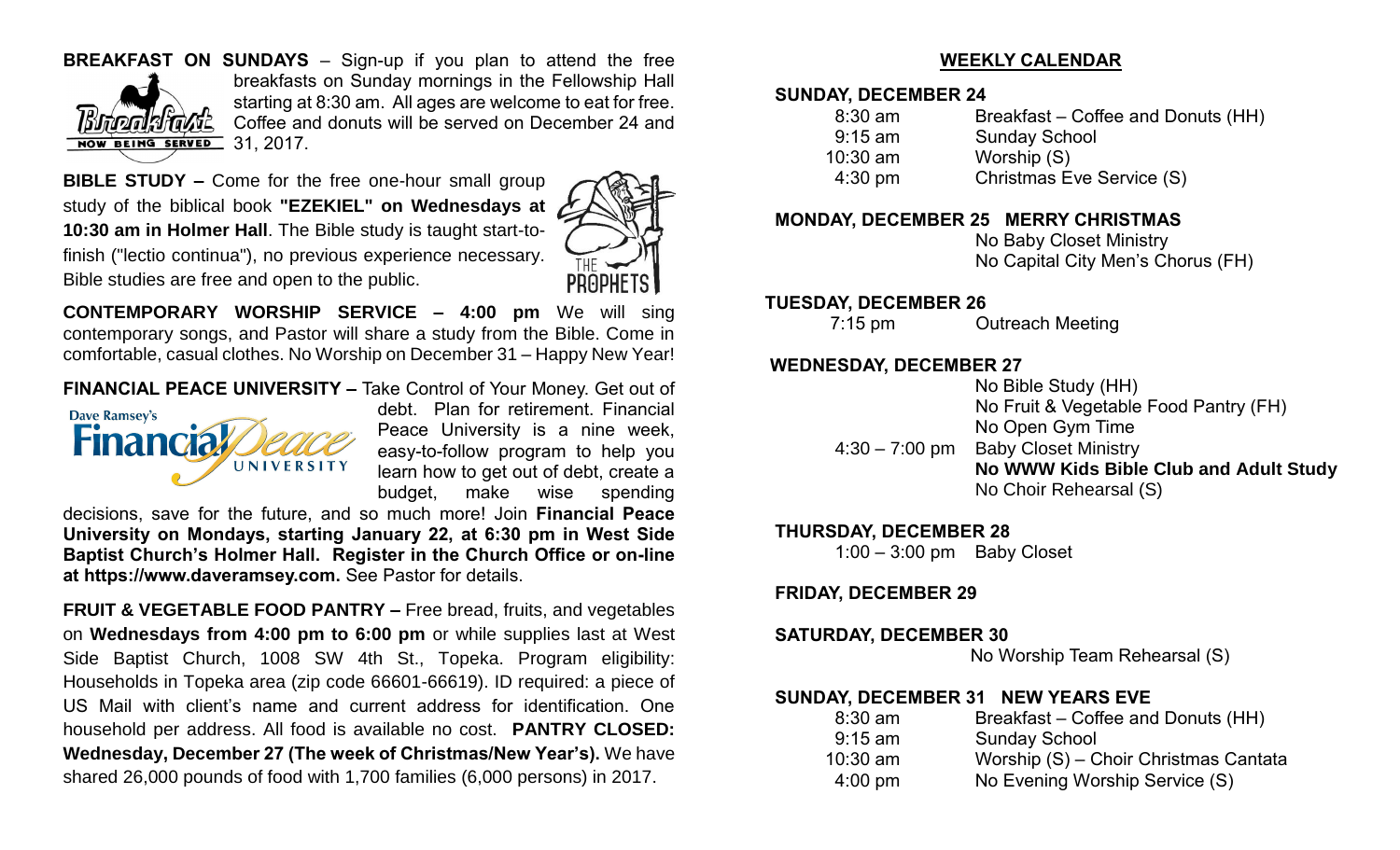## **IN OUR THOUGHTS AND PRAYERS**

Joe Abby – Healing for health concerns (Pat Abby's husband) Mark Arnold – Cancer, chemotherapy and bone marrow transplant Albert Carpenter – Healing for health issues (Harry and Pat's son) Pat and Harry Carpenter – Healing for health issues Susan Carpenter – Healing (Harry and Pat's daughter in law) Esther Carrier – Healing for health concerns Laura Carrier – Healing for health concerns \*June Cunningham – Healing for health concerns \*Russ Hunter – Healing for health issues (Fran's husband) Mary Lou Johnson and family – grief \*Alice Kieffer – Healing for health concerns \*Karen Kirby – Healing for health concerns \*Reginald Kirby – Healing for health concerns (Stormont Vail) \*Etta Landis – Healing for health concerns (Legend at Capital Ridge) Ernie and Judy Longstaff - Healing for health concerns Hilda Lundgren – Healing for health concerns (Brewster Place Rehab) \*Madeleine Martinson – Healing for health concerns \*Mae Martin – Healing for health concerns Nancy May – Healing for health concerns Marie Merrifield – Healing for health concerns Rogene Moody – Healing for health concerns Don Morris – Healing for health concerns Ken Paslay – Healing for health concerns Sonny Payne – Healing for health concerns (Clarence Payne's brother) \*Juanita Plankinton – Healing for health concerns \*Jeffery Runyan – Healing for health concerns \*Hazel Smith-Tindall – Healing for health concerns Marianne Spano – Healing for health concerns Keith Springer – Healing (Marianne Spano's brother) Kathy Timpany – Healing for health concerns Lola Zab – Healing for health concerns (Marianne Spano's sister) US Military personnel and Veterans

*\*Homebound*

**MID-WINTER MISSIONS CONFERENCE – Register CDI** TODAY for the **ABCCR Mid-Winter Mission & Evangelism Conference "Pathways to New Life" on January 19-20, 2018, at Cross Wind Conference Center, Hesston, Kan.** The event will kick off with a soup and salad bar at 6:00 p.m. on Friday and close with lunch at noon on Saturday. Keynote speaker, Dr. Jeff Johnson, (left) helps congregations get excited about sharing their faith. Missionary Karen Smith will join the group via Skype to talk about the ministry of



the New Life Center in Thailand. **Cost: \$25.00 registration (before Jan. 1).**  See Mark Calloway or Pastor for more information.

#### **WWW KID'S BIBLE CLUB** – **CALL THE CHURCH OFFICE BEFORE**



**NOON TO REQUEST A RIDE TO/FROM CHURCH ON WEDNESDAY NIGHTS.** The doors open for OPEN Gym Time at 4:30 pm. **Supper is served at 5:30 pm in the Fellowship Hall (cafeteria)**. Bible Studies are offered for children and adults of all ages. See Colleen Smith, Coordinator, for details. **NO SUPPER, WWW KIDS BIBLE** 

**CLUB, OR ADULT BIBLE STUDY ON WEDNESDAY, DECEMBER 20 AND DECEMBER 27, OR JANUARY 3, 2018.**

**WORLD MISSION CONFERENCE** – Plan now to attend the World Mission Conference this next summer (July 4-8, 2018) at Green Lake Conference Center (American Baptist Assembly) in Wisconsin sponsored by our ABCUSA International Ministries. Registration deadline: June 1.

**YEAR-END DONATIONS –** Please consider giving an End-of-the-Year financial gift by mail or in person. West Side Baptist Church is registered 501(c)(3) not-for-profit religious organization under the Internal Revenue Code. Donations may be tax deductible as provided by law. **All donations for 2017 must be received on or before December 31 to be included in your Financial Giving statement.** See our Stewardship Secretary, Bill Merrifield, or Church Treasurer, Nancy Lindberg, with any questions.